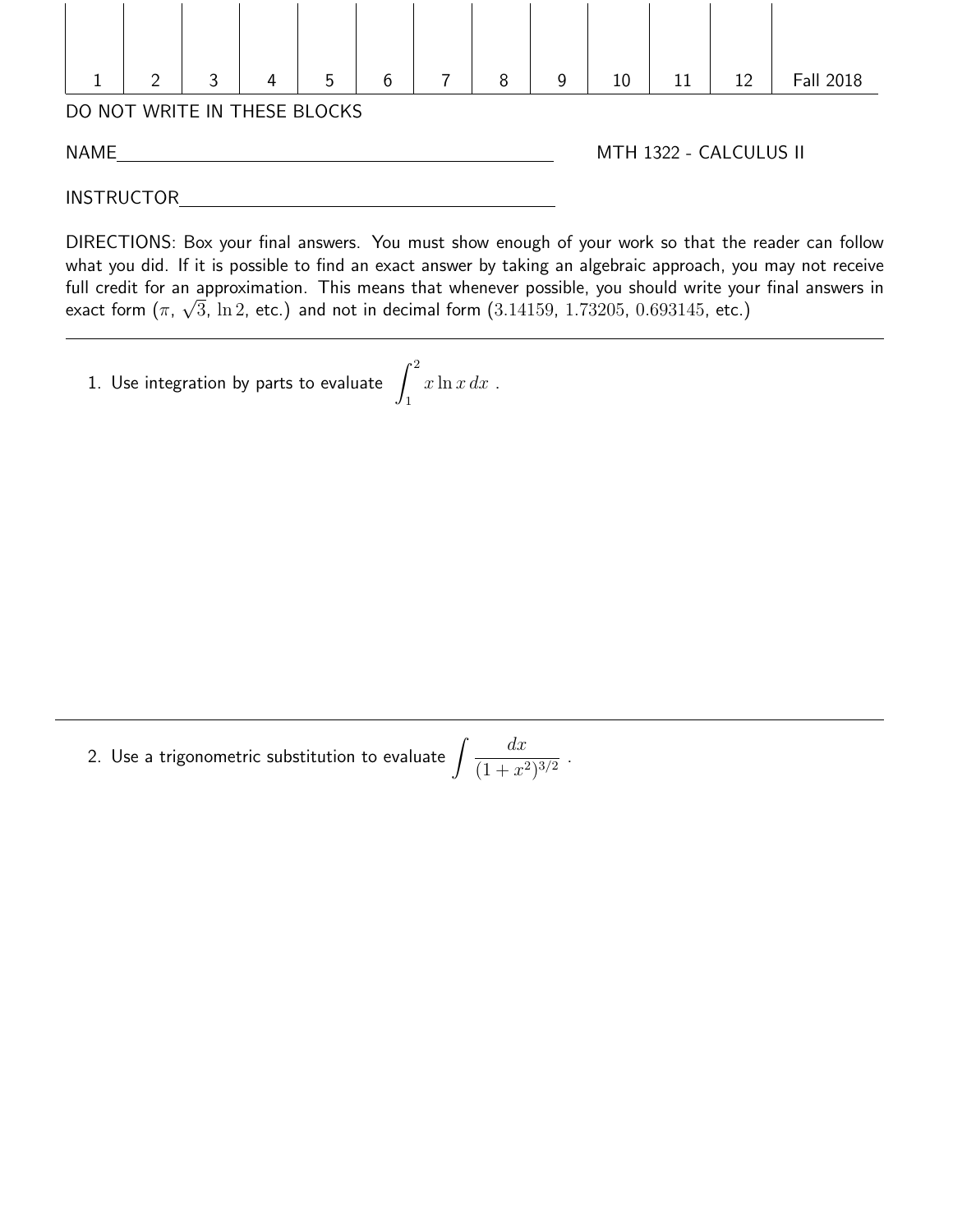3. Use a partial fraction decomposition to evaluate  $\int \frac{x^2 + 2x + 1}{2(2-x+1)}$  $\frac{x^2(2x+1)}{x^2(2x+1)} dx$ .

4. Use L'Hospital's rule (perhaps repeatedly) to evaluate the limit.

(a) 
$$
\lim_{x \to 0} \frac{1 - \cos x}{x^2}
$$

(b)  $\lim_{x \to \infty} x^2 e^{-x}$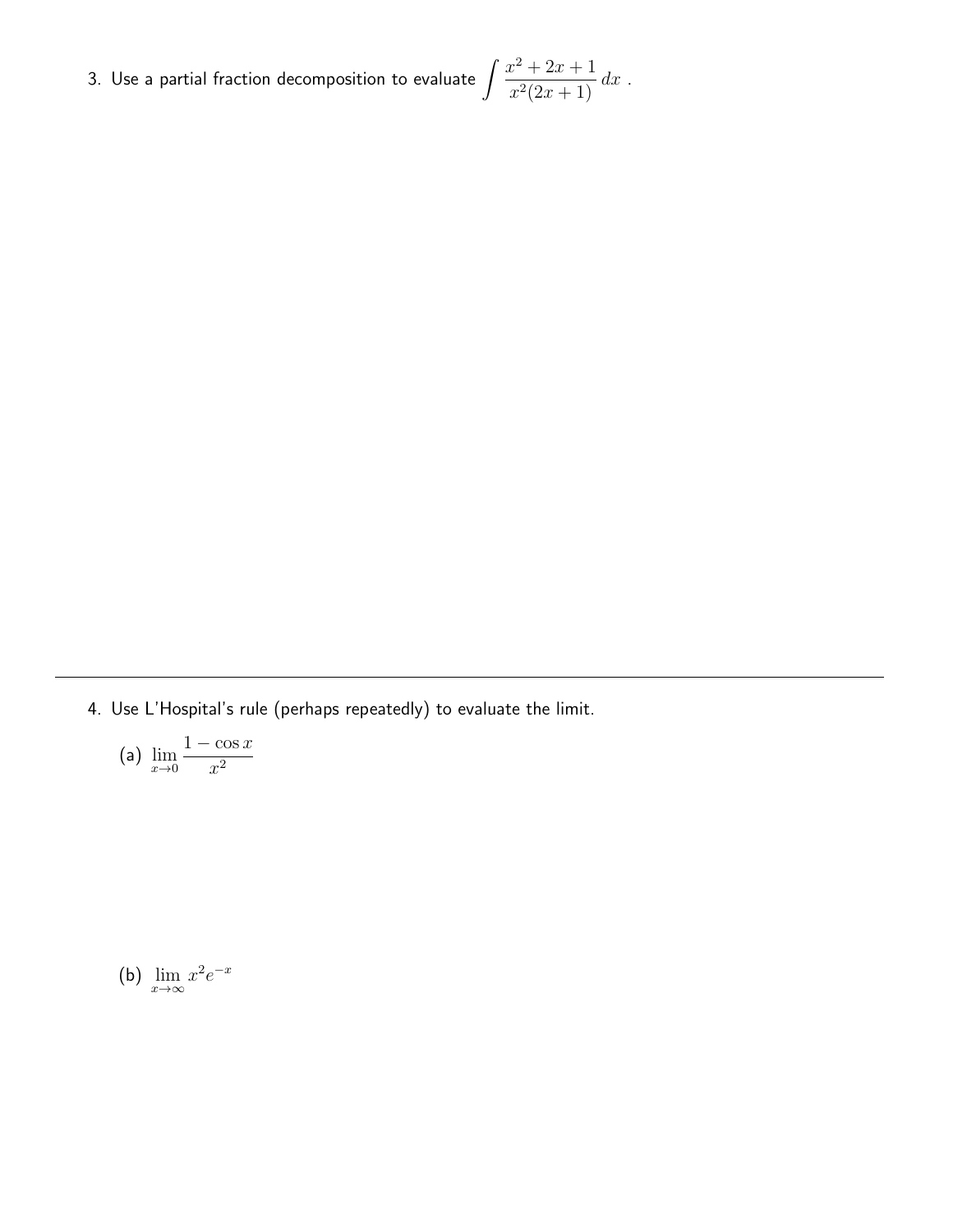5. Consider the solid that is obtained by rotating the region below the graph  $y=x^{-1}$  over  $[1,\infty)$  about the  $x$ -axis. Use the disk method to express the volume of the solid as an improper integral and then evaluate the improper integral (or state that it diverges.)

6. Use separation of variables to solve the initial value problem  $\frac{dy}{dt}$  $\frac{dy}{dx} =$  $\frac{xy}{\sqrt{y}}$  $rac{xy}{1-x^2}$ ,  $y(0) = 1$ .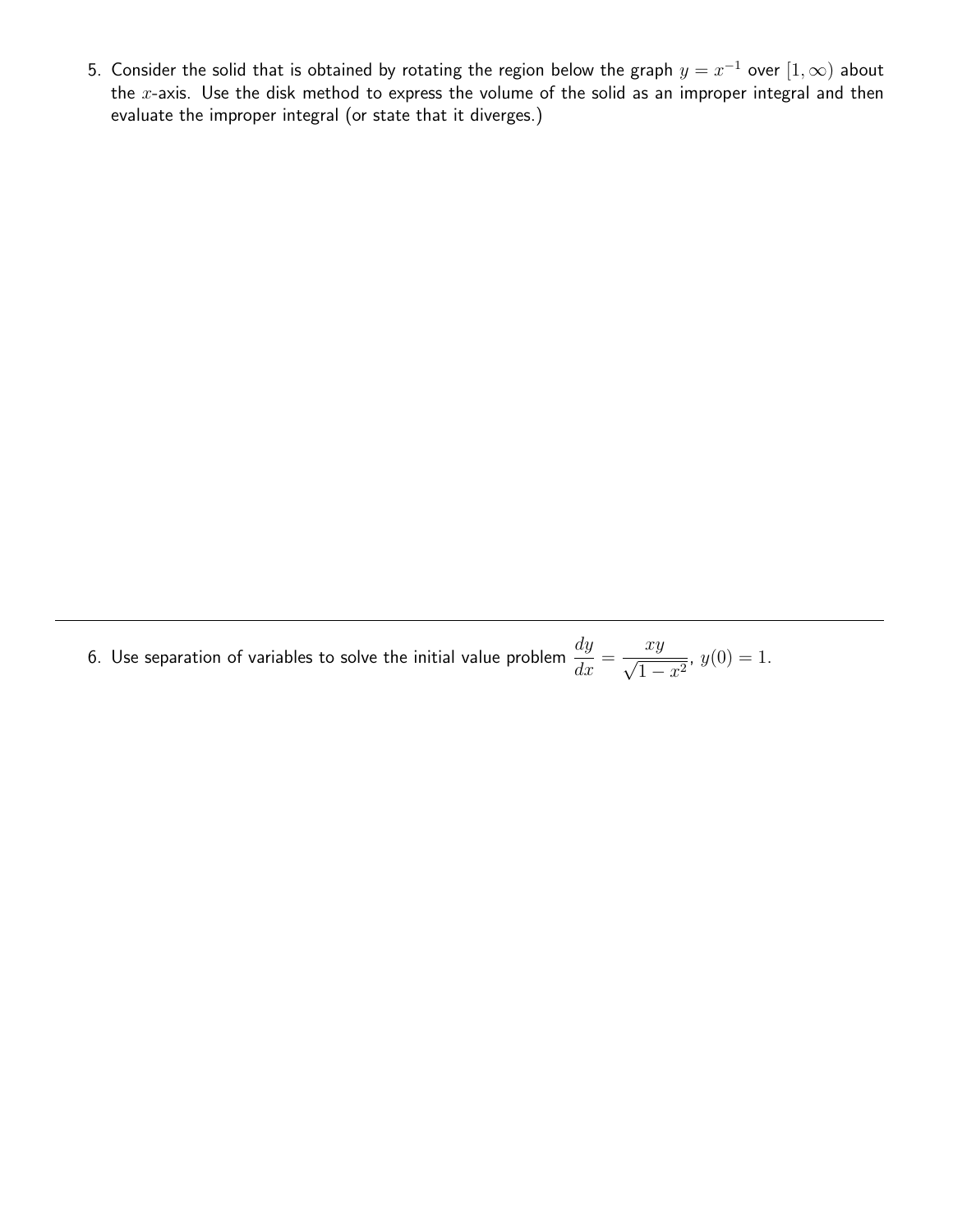7. A ball is dropped from a height of 6 feet and begins to bounce. Each time it strikes the ground, it returns to two-thirds of its previous height. What is the total vertical distance travelled by the ball if it bounces infinitely many times?  $Hint:$  Use the formula for the sum of a geometric series.

8. Use the integral test or a comparison test to determine whether the series converges or diverges.

(a) 
$$
\sum_{n=2}^{\infty} \frac{1}{n \ln n}
$$

(b) 
$$
\sum_{n=1}^{\infty} \frac{1}{\sqrt{n^3+1}}
$$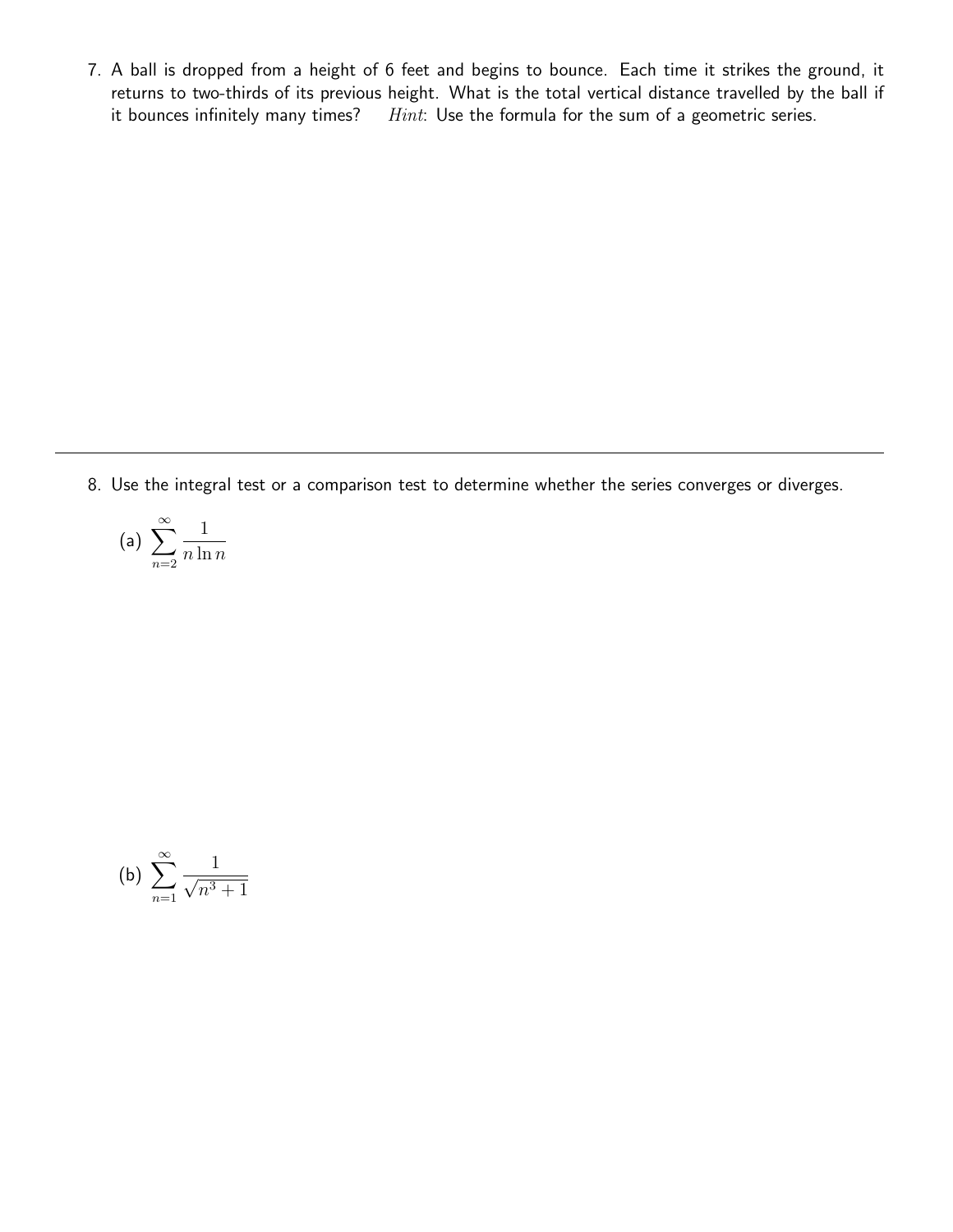9. Determine whether the series  $\sum_{n=0}^{\infty}$  $n=0$  $(-1)^n$  $\frac{(2n+1)!}{(2n+1)!}$  converges absolutely, conditionally, or not at all.

10. Find the interval of convergence of the power series  $\sum_{n=0}^{\infty}$  $n=1$  $(x-1)^n$  $\frac{1}{n 2^n}$  . Pay attention to the endpoints.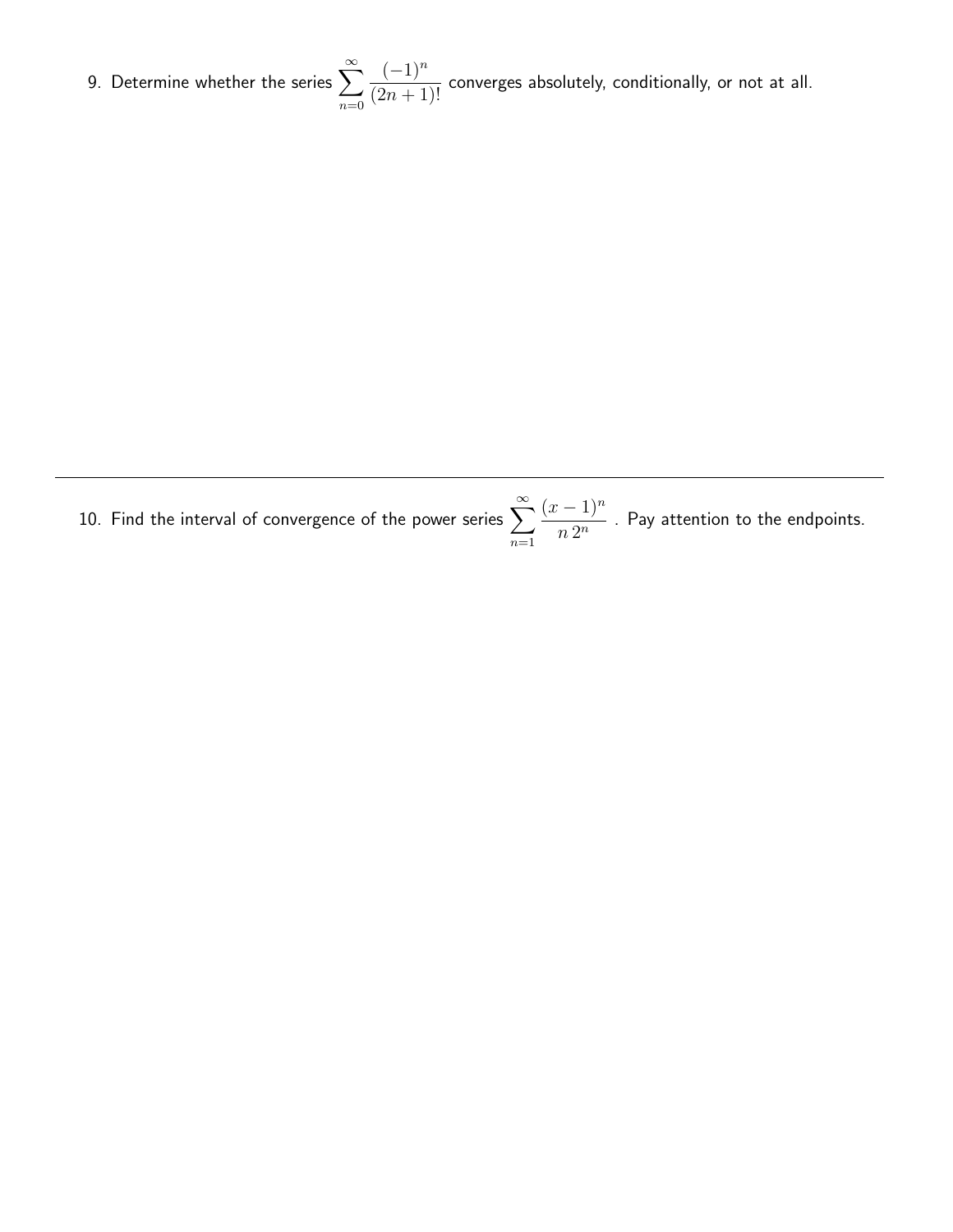11. Find the Maclaurin series of  $f(x) = \frac{1}{x+1}$  $\frac{1}{(1+x)^2}$ .

12. Use term-by-term integration to evaluate  $\int \sin(x^2) \, dx$  as a power series.